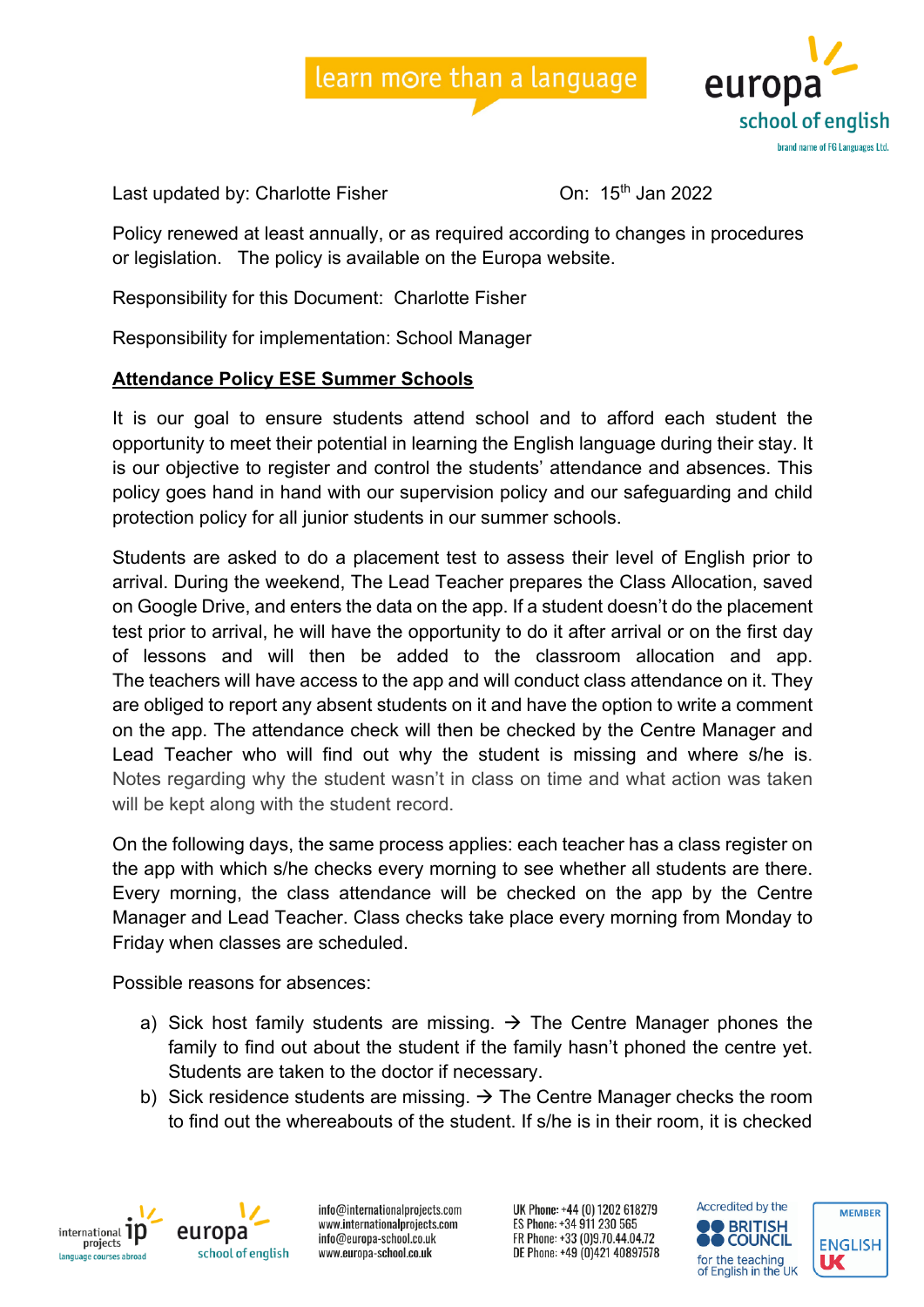



whether s/he is ill. If s/he just went back to bed, s/he will be sent to class. If medical treatment is necessary, the student is taken to the doctor.

- c) Students don't want to attend classes.  $\rightarrow$  There might be various reasons for a student not to be willing to attend classes. The Centre Manager needs to talk to the student to find out the reason. S/he might be unhappy that his/her friends are in a different class or s/he might feel that his/her class is too easy or too difficult for him/her and s/he is just too shy to say. In a personal conversation the responsible SU will find out the reason and find a solution for the student.
- d) Lateness.  $\rightarrow$  Students might be late for classes because they didn't come straight to the school from their host families or because they went back to their rooms after breakfast. If this happens, students need to be reminded that lateness is not acceptable and they need to be on time for classes.
- e) Religious reasons.  $\rightarrow$  There might be religious reasons why a student misses one or more lessons of his/her schedule. This needs to be agreed with the Lead Teacher beforehand.
- f) Other reasons.  $\rightarrow$  Necessary measures are taken by the Centre Manager.

The Centre Manager decides whether an absence is authorized or excused.

All absences, late arrivals or early departures are documented in the class registers. Absences will affect overall attendance and if students achieve more than 20% absence of their booked course, the Lead Teacher will decide with the Centre Manager on the issuing of a certificate.

Refund or extra lessons will not be given for authorized or unauthorized absences, unless agreed otherwise.

The school reacts to each absence of a summer school student. The class attendance sheets are kept in the app and remain accessible for the whole summer.

If students refuse to attend classes for no obvious reason, they will undergo the official warning procedure and may not receive a certificate on completion of their course. Their responsible Group Leader or Supervisor needs to find out reasons for their behaviour. Parents will be contacted where necessary and students may be asked to leave the course centre and return home.

All scheduled lessons booked are obligatory for all minors taking part in our summer schools.

## **Adult School**

We expect high levels of attendance for all our students regardless of age, as we feel this is the best way for students to learn and get the most out of their stay with us.





info@internationalprojects.com www.internationalprojects.com info@europa-school.co.uk www.europa-school.co.uk

UK Phone: +44 (0) 1202 618279 ES Phone: +34 911 230 565 FR Phone: +33 (0)9.70.44.04.72 DE Phone: +49 (0)421 40897578



**MEMBER**